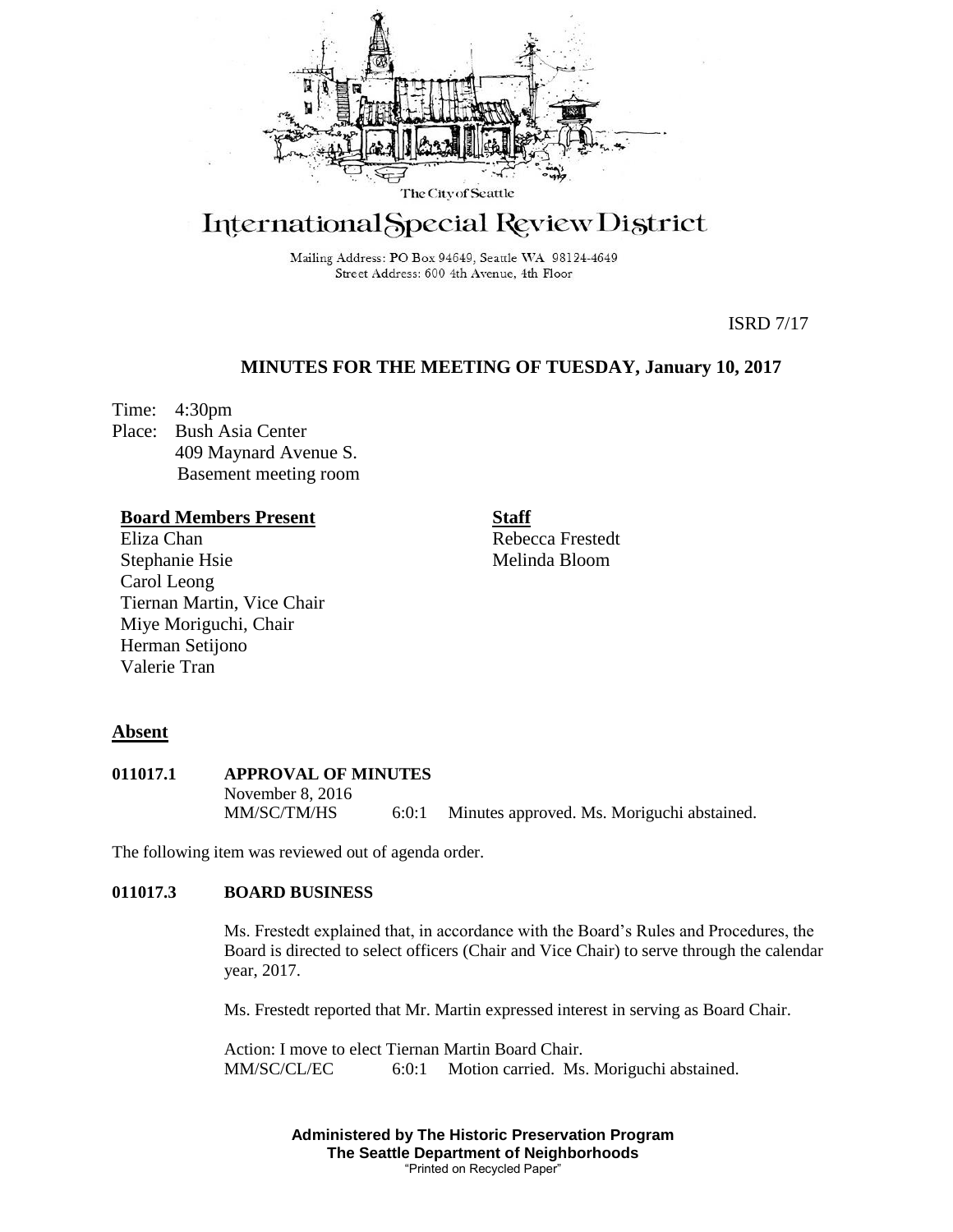Mmes. Hsie and Tran both expressed interest in serving as Board Vice Chair. Election results were tied. Both candidates encouraged the other to serve. After a short discussion, a motion was made to defer action.

Action: I move to defer election of Vice Chair to the next meeting. MM/SC/CL/TM 6:0:1 Motion carried. Ms. Moriguchi abstained.

#### **011076.2 CERTIFICATES OF APPROVAL**

01107.21 Multiple locations within the Right-of-Way *Applicant:* Cameron Owens, MD7, LLC

> Ms. Frestedt explained the proposed installation of minor communication utilities on Seattle City Light (SCL) utility poles within the right-of-way. Project consists of installation of low-powered wireless equipment at six (6) locations within the District. Exhibits included a map, photographs, plans and color samples. Pole identifiers: 1310958, 1316152, 1316369, 1319011, 1319017, 1319310. Installation will consist of 1 or 2 antennas and 1 or 2 micro radios, depending on the needs in each location. Poles in two locations will be replaced to accommodate equipment. Ms. Frestedt stated that the project is categorically exempt from SEPA.

Applicant Comment:

Cameron Owens, MD7, explained the proposal to increase capacity along  $5<sup>th</sup>$ Ave. S. in a high-capacity corridor, and said that Seattle City Light (SCL) has approved installation on their poles. He explained that they will retain the historic bases and Aladdin arms and will just switch out the poles. He said that in two instances, on utility poles, they will add a taller pole to get antennas away from the light arm.

Ms. Leong asked who benefits from the work and if other providers could share the same pole.

Mr. Owens said that Verizon is increasing their capacity in this area to meet their customer needs.

In response to a question from the Board, Gina Del Giorgio, Verizon, said that other providers cannot co-locate the same structure (pole); each carrier needs separation and there cannot be more than one carrier on a pole.

Mr. Tiernan asked how long installation will take.

Mr. Owens said it is generally two days. He said that all poles are in the public right of way. He said that where they leave the Chief Seattle bases they will have to dig a deeper foundation to accommodate the increase height. He said the new poles are galvanized steel.

Ms. Del Giorgio said that if they can work on 3 or 4 poles at the same time they will do that – it is economical. She said that the small cells help offload capacity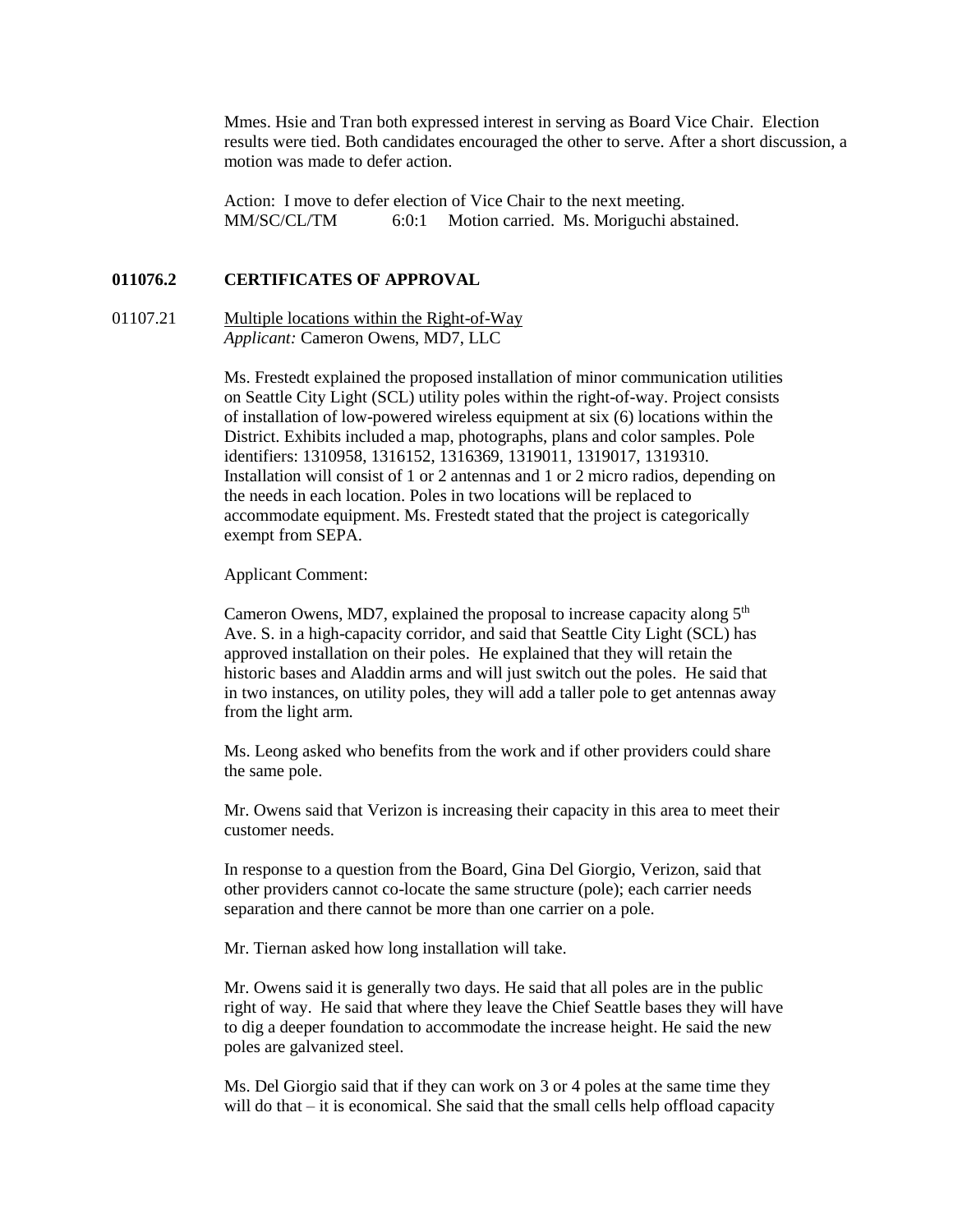in denser areas. She confirmed that the colors would be standard provided by SPU/SCL.

Public Comment: There was no public comment.

Board Discussion:

Ms. Moriguchi said it is straightforward.

Ms. Frestedt said that if will be any change to the way they are swapping out the poles it will need to come back through the board.

Ms. Del Giorgio affirmed this and said that isn't likely as they are just adding small cells.

Mr. Martin agreed that the proposal is straightforward. He asked if SCL has a comprehensive street pole design plan; if they do now would be a good time to change out the poles.

Action: I move that the International Special Review District Board recommend approval of a Certificate of Approval for Street Use in the right-of-way for installation of minor communication utilities on utility poles in six (6) locations within the District. The SCL pole identifiers are: 1310958, 1316152, 1316369, 1319011, 1319017, 1319310.

The Board directs staff to prepare a written recommendation of approval, based on consideration of the application submittal and Board discussion at the January 10, 2017 public meeting, and forward this written recommendation to the Department of Neighborhoods Director.

This action is based on the **following applicable sections of the International Special Review District Ordinance and Design Guidelines:** 

**SMC 23.66.302 – International Special Review District goals and objectives SMC 23.66.334- Streets and sidewalks Secretary of Interior's Standard #9 & #10**

MM/SC/CL/HS  $7:0:0$  Motion carried.

01107.22 913 S. Jackson St. *Applicant:* Keith James, Inland Construction

> Ms. Frestedt explained the proposed Use and Preliminary Design of a six-story mixed-use building consisting of 249 apartments, ground floor commercial (approx. 7,600 sq ft) and one level of underground parking (79). Space for 4 ADA parking stalls will be provided at grade, off 10th Ave. S. The proposal includes demolition of 4 buildings:

- 913 S. Jackson St. (north parcel)
- 923 S. Jackson St. (northeast parcel)
- 924-926 S. King Street/423 10<sup>th</sup> Ave. S. (southeast parcel)
- 908 S. King St./420  $9<sup>th</sup>$  Ave. S. (southwest parcel)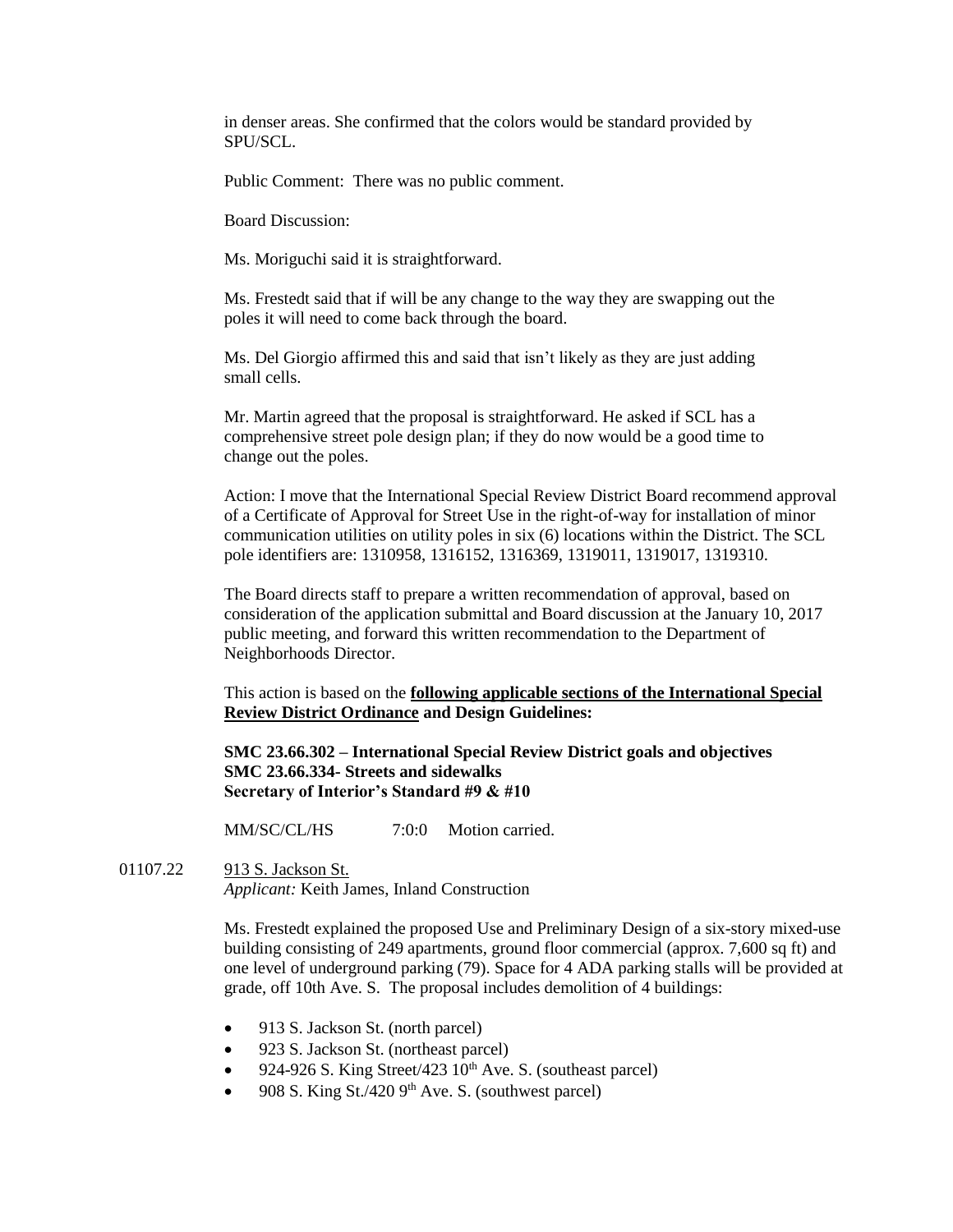Ms. Frestedt stated that the applicant has given 4 briefings to the Board since January 2016. The briefings took place on January 12, 2016, April 12, 2016, June 28, 2016 and Sept. 13, 2016. On December 19, 2016, the Department of Construction and Inspections issued a Determination of Non-Significance (DNS) with conditions for the proposal. No environmental impact statement was required.

Ms. Frestedt said that the site is located outside of the Asian Design Character District, east of I-5. She went over the staff report, noting that the Board would be considering demolition, use and noted the relevant sections associated with Preliminary Design approval, which covers the bulk/massing/scale of new construction. She said that architectural details, materials, colors and changes within the right-of-way (such as landscaping and street furnishings) would be part of an application for Final Design.

Applicant Comment:

Presentation via PowerPoint; for details see DON file.

Keith James, Inland Construction (developer), explained that they are creating affordable housing, which is supported by the City's Office of Housing.

Chris Olson, Nystrom + Olson (architect), said they propose to demolish four existing noncontributing buildings including sidewalks and curb reconfiguration. He provided context of the area, site conditions and topography. He said they are presenting the preferred massing option. He said that the site drops 15' along the grade, with the high point at  $10<sup>th</sup>$ Ave. S. & S. Jackson St. The lowest point is at  $9<sup>th</sup>$  Ave. S. & S. King St. The proposal includes curb reconfiguration at the NE corner. A traffic signal is also planned.

Mr. James referenced the presentation of the historic property report, prepared by SCIDPDA, at the first project briefing. He said that the report suggests that there is nothing of historic significance, relative to the International Special Review District, on the site.

Mr. Olson said they are putting forth their preferred option for mass, bulk, scale. He said that they will create relief with recessed wood, white in plane behind the gray, and said the windows are reminiscent of those in an industrial neighborhood. He said that  $10<sup>th</sup>$  Street will be primary access point for residential garage and for visitor parking area. Visitor / delivery parking area will be open during business hours and will provide visibility in to screened courtyard space. He said King Street elevation has  $1\frac{1}{2}$  - 2 story height commercial bays, residential access point, and horizontal datum. He said the west elevation resembles a residential configuration; there is a cantilever feature and a green screen that ties into the green factor.

Mr. Olson said vehicle access is on  $10<sup>th</sup>$  Ave. S. He said there will be street trees, curb all around building; on S. King Street – a designated Green Street- there will be a 14' set back with a plaza-type sidewalk. Referring to slides showing perspectives and views, he said at  $10<sup>th</sup>$  and Jackson there will be retail at the corner and commercial bays can be accessed from street level. He went over typical residential floor plans and the fenestration study which informed their design direction and how they organized the windows and patterning.

Public Comment: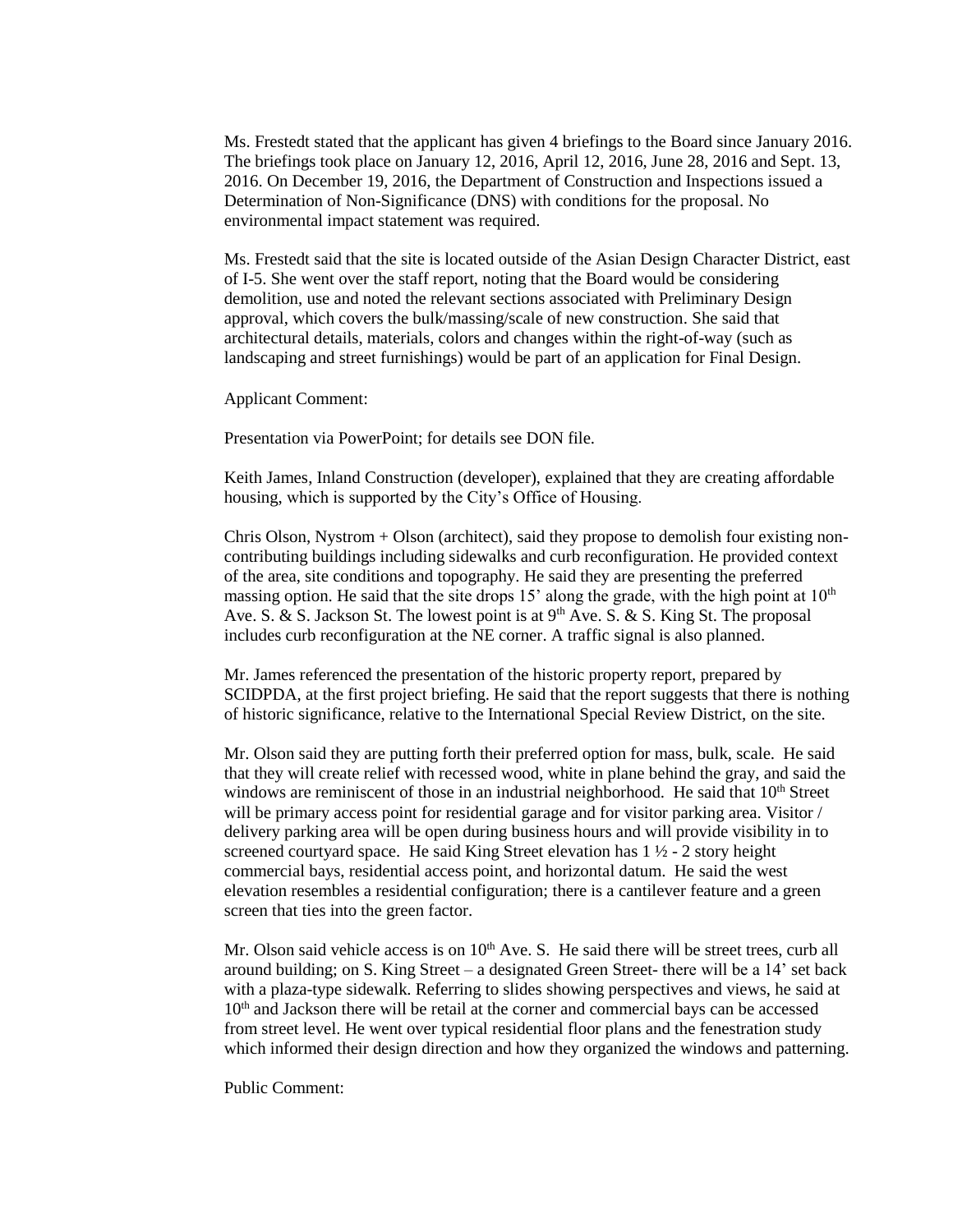Yenvy Pham, Pho Bac owner and Friends of Little Saigon member, asked if it would be feasible to include awnings along the length of the façade.

Mr. James said they have them at the corners and entry point; they are not continuous, noting challenges with the grade and stepped storefronts.

Mr. Olson said that they have to have overhead protection or 2' planter strip; they chose the 2' planting strip instead. He confirmed that no departures were required.

Mr. Martin asked if they have sought community input for the design of the plaza space along S. King St.

Mr. Olson said they haven't – they are not that far in the design yet.

Mr. James said the landscape architect has seen the draft Little Saigon streetscape concept plan prepared by SDOT and will incorporate as much as they can.

Ms. Leong noted that the building is parallel to I-5 and asked how noise was being handled.

Mr. Olson said that the heating and cooling is ducted and they have insulated windows.

Ms. Hsie asked about building signage.

Mr. Olson directed board members to page 9 and said signage will likely be on the stair tower elevation. In response to a question he confirmed that the residential entrances would be off of S. Jackson Street and 10<sup>th</sup> Ave. S. There would be a secondary access point off of S. King St.

Ms. Hsie asked if there will be corridor windows.

Mr. Olson said there will be at the ends; the rendering used for this meeting is not updated to show them.

Mr. James said the building will be named "Thai Binh" which means "great peace".

Ms. Hsie asked if they have met the 50% transparency requirement.

Mr. Olson said they have.

Ms. Moriguchi said that wall sections will be needed later to see the planes.

Ms. Frestedt said that large storefront sections are needed as well.

Mr. Olson said they can blow up all storefronts so that all planes can be seen.

Board discussion:

Ms. Hsie said that what was proposed is in line with the briefings and the massing is understandable and works well. She said the central portion could use some canopies – there is a long stretch of no relief to pedestrian environment. She said the wood insets in windows are nice. She said the slightly larger undercut makes a difference.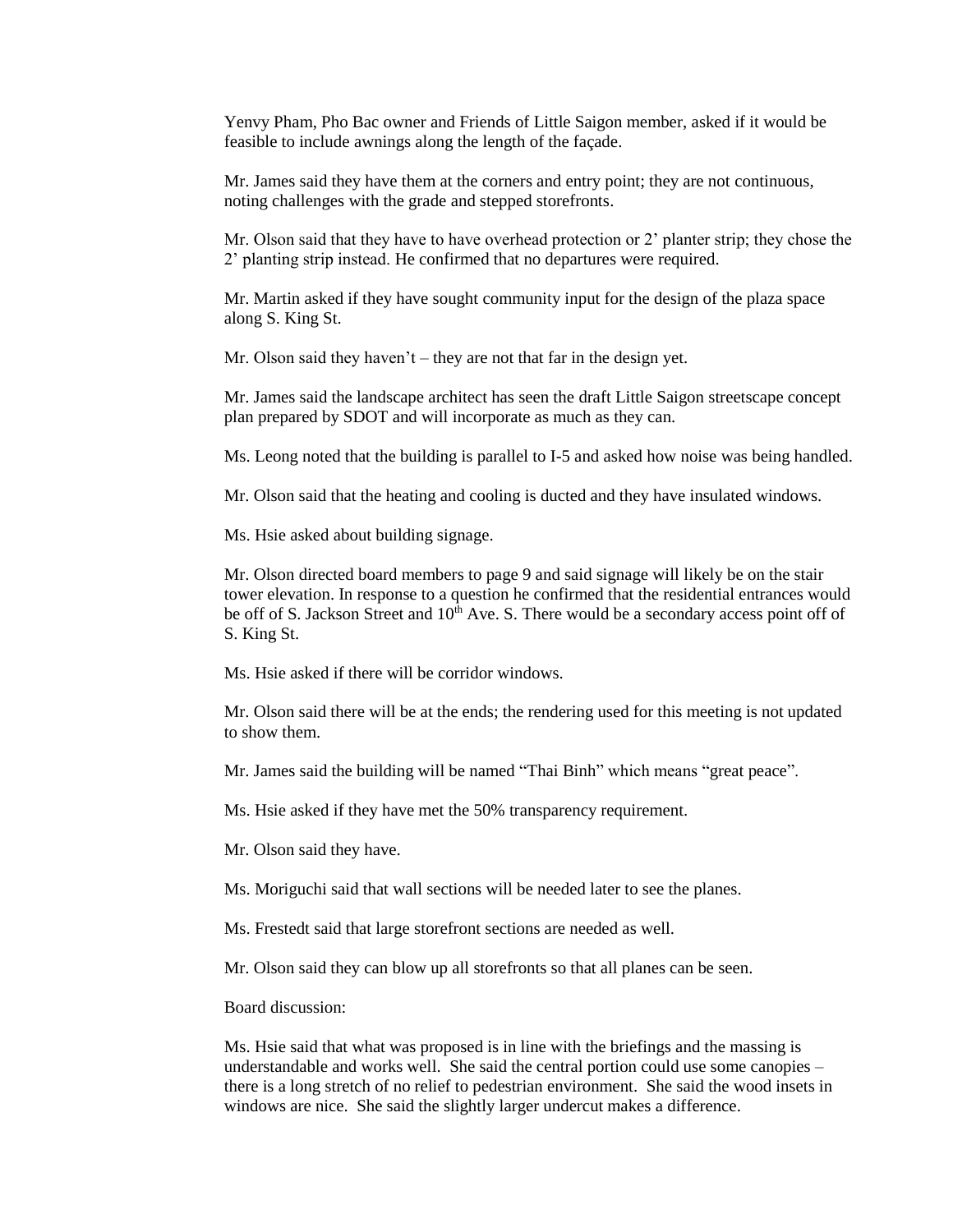Ms. Tran said there is a beautiful variation between  $10<sup>th</sup>$  and the freeway and asked about King and Jackson streets.

Mr. Olson said it is a challenge with a taller more formal base. The break at the stair tower is adjacent to entry and it felt disconnected. He said they did more break up with joints and horizontal banding.

Mr. Martin said the fenestration is in line with board feedback and is well-rooted in existing buildings. He appreciated the way they treated the commercial space in mixed use neighborhood.

Ms. Leong appreciated the thought that went into the residential access and vehicle garage.

Mr. Martin said two curb cuts on one street segment is not ideal but the constraints of this part of the site led to this design in addition to ADA requirements; he said it is necessary for this project. He appreciated the visibility of the interior courtyard but noted it is three layers deep into the building.

Action: I move that the International Special Review District Board recommend approval of a Certificate of Approval for Demolition, Use and Preliminary Design at 913 S. Jackson St.

The Board directs staff to prepare a written recommendation of approval, based on consideration of the application submittal and Board discussion at the January 10, 2017 public meeting, and forward this written recommendation to the Department of Neighborhoods Director.

This application does *not* include: Exterior building materials, colors and finishes, exterior lighting, construction details, exterior mechanical equipment on the face or rooftop, rightof-way improvements or a building sign plan.

As a *condition of approval*, the applicant will submit an application for a Certificate of Approval for Final Design details.

This action is based on the **following applicable sections of the International Special Review District Ordinance:** 

**SMC 23.66.030 - Certificates of approval - Application, review and appeals SMC 23.66.032 – Contribute structures; determination of architectural or historic significance SMC 23.66.302 – International Special Review District goals and objectives SMC 23.66.308 – International District preferred uses east of Interstate 5 SMC 23.66.318 - Demolition SMC 23.66.320 - Permitted uses SMC 23.66.332 – Height SMC 23.66.336 – Exterior building finishes A. General Requirements.** To retain and enhance the visual order of the District, which is

created by existing older buildings that provide unique character and form through their subtle detailing and quarter-block and half-block coverage, new development, including exterior remodeling, should respect the architectural and structural integrity of the building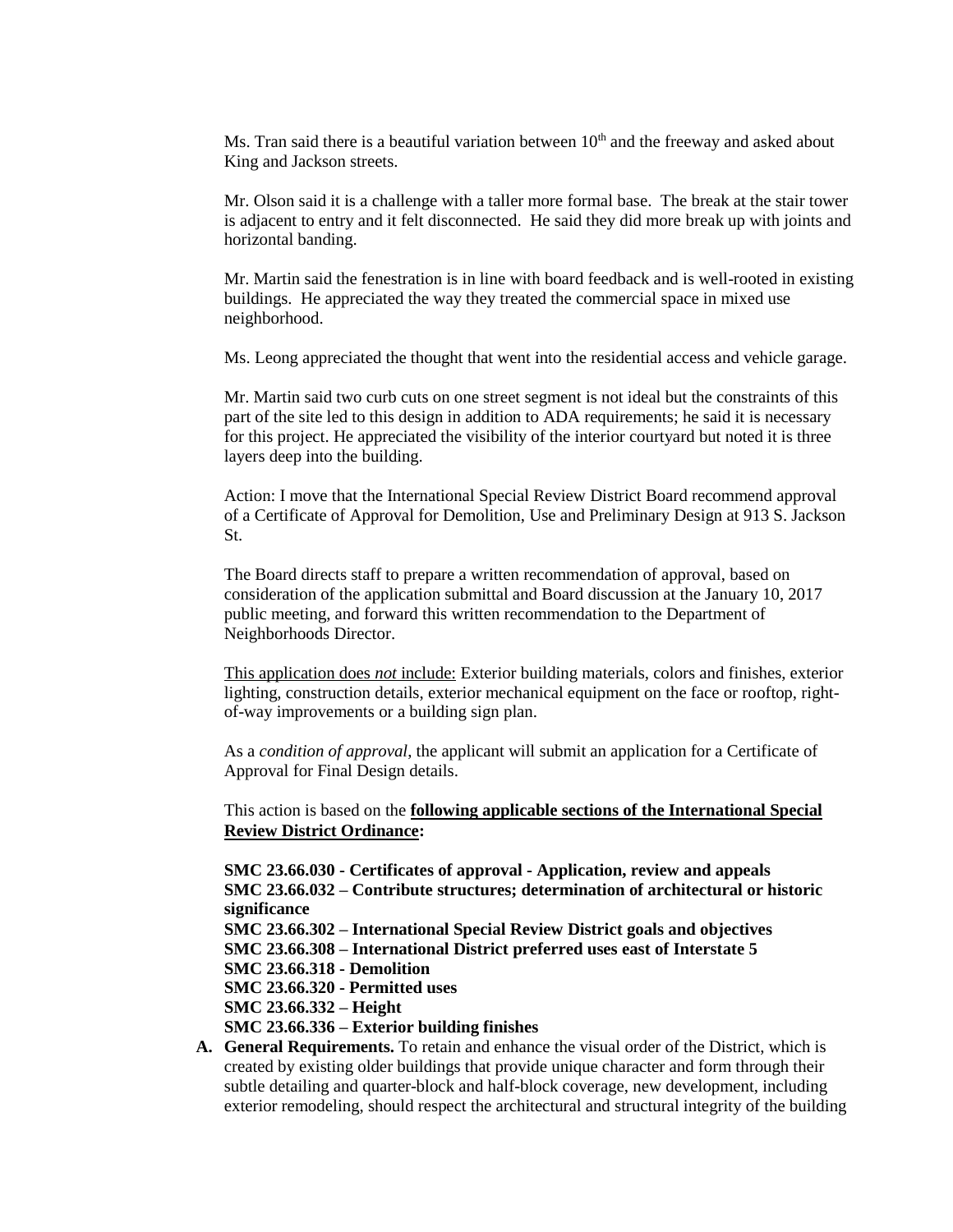in which the work is undertaken, through sympathetic use of colors, material and style. Exterior building facades shall be of a scale compatible with surrounding structures. Window proportions, floor height, cornice line, street elevations and other elements of the building facades shall relate to the scale of the existing buildings in the immediate area. **SMC 23.66.342 – Parking and access**

### **Secretary of the Interior Standards**

**9.** New additions, exterior alterations, or related new construction shall not destroy historic materials that characterize the property. The new work shall be differentiated from the old and shall be compatible with the massing, size, scale, and architectural features to protect the historic integrity of the property and its environment.

MM/SC/CL/HS 6:0:0 Motion carried.

Ms. Frestedt reiterated that building materials/colors/finishes, landscaping, lighting and signage will be considered as part of a separate application for Final Design, to be presented at a later date.

A discussion about Final Design followed:

Ms. Hsie said the massing is good and she appreciates the window patterning and fenestration; she would like to see the overall concept that is driving the Final Design, moving forward.

Ms. Frestedt said the board will want to understand how the massing will be further broken down.

Mr. Olson said that they propose horizontal banding; a break in floor line with color or material. He said they will use vertical elements – a joint or recess  $-18$ " plank material within grid.

Ms. Hsie asked if the horizontal expresses the floor plate and if they will do a weaving of the planks.

Mr. Olson said that it will be a looser interpretation and they will come back with more detailing.

Ms. Frestedt noted the importance of looking at the finer design details and said to bring samples and be prepared to discuss in detail.

Ms. Moriguchi said to provide the bigger picture concept and detailing. She said to study the façade and show how detail will push the concept, along the  $10<sup>th</sup>$  Ave. S. façade, in particular. She noted the longer stretch on Jackson and the potential for canopies. She said to explained how retail differentiates itself from amenity space and what makes this project unique and speak to Little Saigon.

Mr. Martin asked for more information on the public realm on King and integration with community plans.

Ms. Moriguchi asked for detailed wall section showing planes.